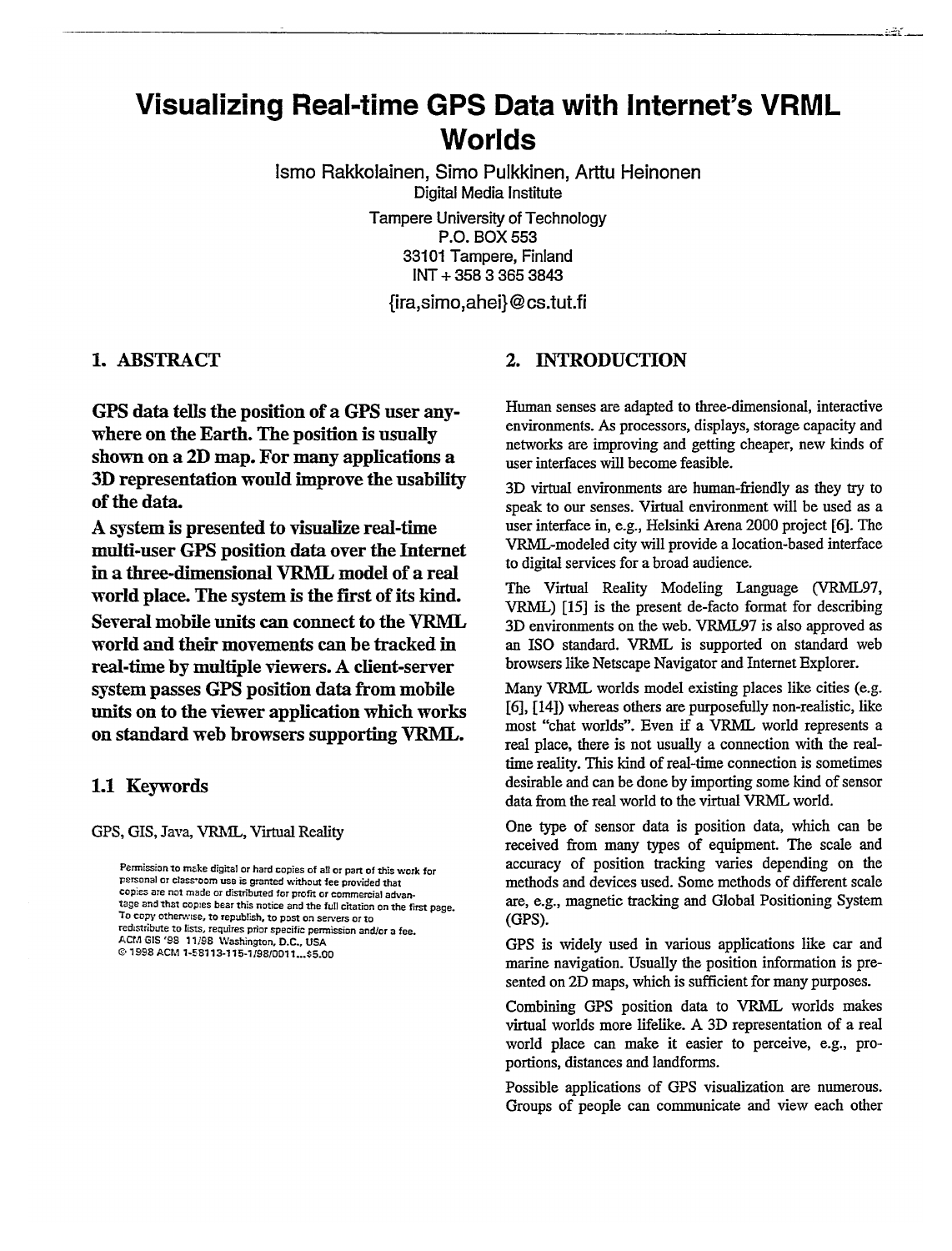through the 3D-model. Multitude of people can view GPSequipped sportsmen. Augmented reality enables new types of location-based services. Emergency call sites can be visualized for the rescue staff.

We implemented a generic system, which enables to view position data from real world in a three-dmensional model over the InterneL The system was used to visualize moving entities, which send GPS data of their current position through cellular phones. To test this system we tracked the motion of people with GPS receivers and other equipment walking on our campus area

#### 3. RELATED WORK

Silicon Graphics Inc. implemented a real-time viewing of America's Cup races in 1995 [16]. The GPS data from the yachts was visualized in 3D graphics. The visualization was done only locally on five press centers with high-end graphics workstations.

Non-real-time GPS survey data has been combined to a VRML model to show a relay race track in California [1]. It was used to visualize the track and plan the race in advance.

Wearable computing is a new emerging field of reseach. The future PC may be a small, wearable device with fast internet access, 3D-graphics and position tracking capabilities. Many trials have been made to try their possibilities [2], [4], [13].

Earlier we have made a system to monitor a car track race with VRML over the Internet [7], [8]. The accuracy and efficiency was analyzed and the dynamic data stream was very light.

#### 4. SYSTEM OVERVIEW

The system presented is a client-server system. It can be separated into the following main components: mobile unit(s), server and viewer(s) ( $cf.$  Fig. 1).



**Figure**1:System**owrview.**

We used a VRML model of the university campus area  $(cf.$ Fig. 2) and conducted the field tials in the campus. The model is accurately modeled (better than one meter) and is based on aerial stereo photographs. The model contains only some 900 polygons but that is enough for our purposes. The visual appearance is greatly improved by texture mapping the model with aerial and other photographs.



Figure 2: The VRML model of Tampere UniversityofTechnology**campus.**

Most of the scene is static and only the light GPS position data needs to be transmitted to the VRML model after the initial downloading.

#### 4.1 Mobile Unit

The mobile unit consists of a GPS receiver (Garmin GPS 75), radio differential correction unit and batteries, a laptop PC and a cellular GSM phone. Figure 3 shows the present prototype of the mobile unit hardware.



Figure 3: Mobile unit hardware.

A basic GPS receiver has an accuracy of ca. 100 meters, which is too inaccurate for use on the campus area. We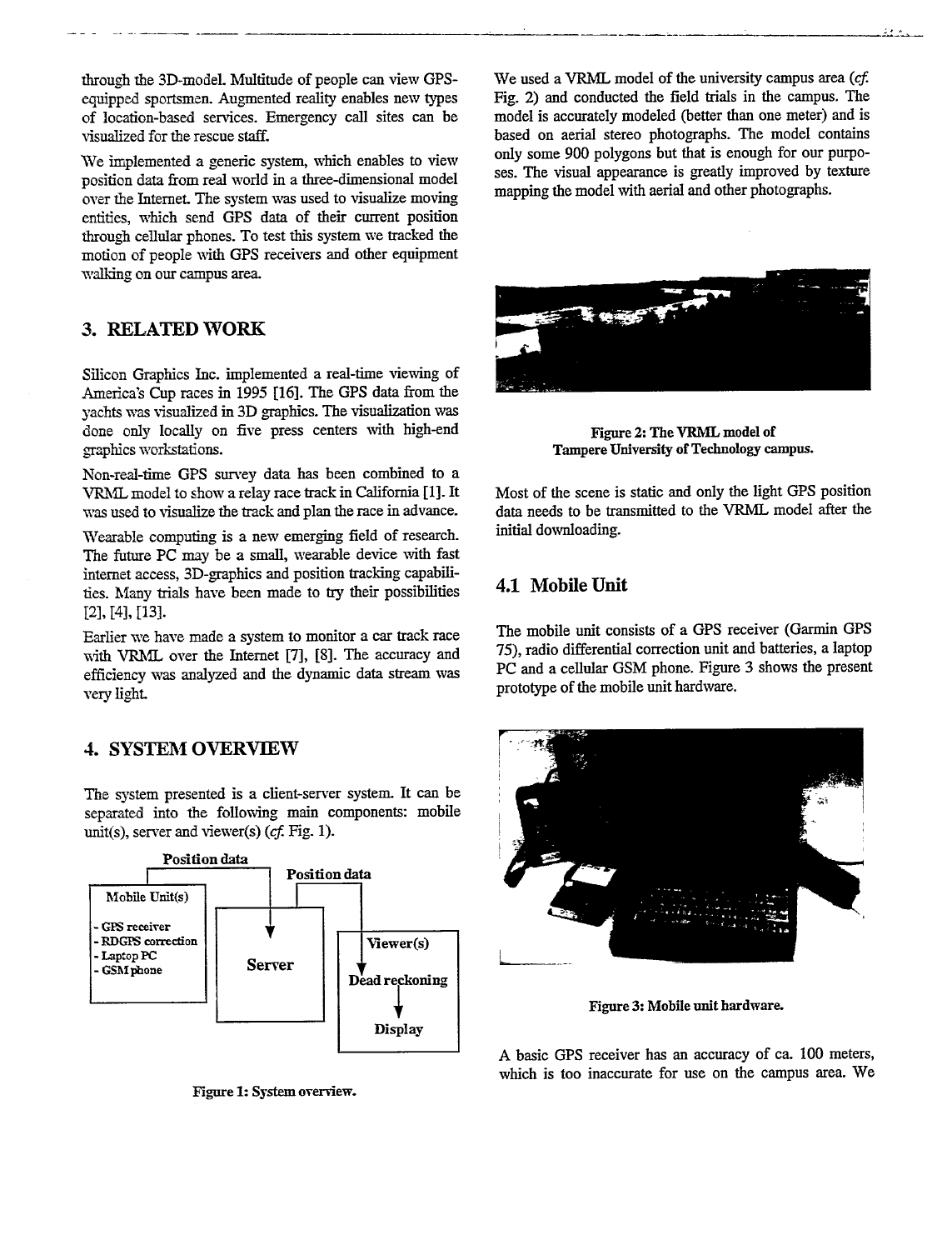used a radio differential correction (RDGPS) with 10 meters accuracy provided by the Finnish Broadcasting Co. A better accuracy (e.g., 2 meters) could easily have gotten at a higher price.

The computer used on the mobile unit was a low-end 486 laptop PC with Windows 95. The communication to the server computer was accomplished with Nokia PCMCIA GSM cellular data card and a cellular GSM phone.

There are also other possibilities to communication like radio modems or satelIite phones. We used GSM as it is a reliable, european-wide system. It is also wide-spread (50% of the population in Finland use it), cheap (at lowest 10 cents  $\ell$  min.) and technically easy to deal with.

The GPS receiver sends data in the ASCII format every other second into the COM port of the connected laptop PC. Mobile application is a standalone Java program, which reads the GPS data from the COM port by using beta version of the Java communications API from SUN.

The application filters the relevant coordinates from the GPS data and makes needed calculations to convert coordinates from WGS-84 to Finnish national coordinates, then it sends them to the server computer.

## 4.2 Server

To show real-time GPS position we need to send the data constantly. The basic VRML97 standard can't use streamed data, so a system is needed to overcome this.

Some trials have been made on streaming VRML, e.g. [171. There are several activities going on to develop the streaming protocols for VRML and other media types. VRML Consortium's Streaming VRML [18] and DIS-Java-VRML [3] working groups are working on it, and VRML/MPEG-4 liaison [19] working group is also relevant for the issue. Cosmo Software Inc. has also demonstrated streamed animations in VRML with RealNetworks' G2 software [12], so streaming data may become a standard part of VRML browsers in the future. At the moment there is not any standard VRML streaming method available.

In our system we used the *Invent* server [9], [11] which enables sending continuous position data in a user-friendly manner. Invent receives the data from mobile units and sends it with corresponding time and the identity of the unit through the network to viewers.

Invent enables platform independent shared experiences without downloads. It is a client-server software for multiuser VRML worlds (e.g., [10]) originally developed in Tampere University of Technology.

Invent is designed for shared virtual experiences, so it enables mobile users to see each other. This can be used, e.g., for inter-user group communication over a geographic area. Because of its generic implementation, it can easily be expanded for other interaction also.

.<br>All change show and changes a control in comparation compared distinct a strategies and the same of the compar

In order to accommodate users with different hardware, it is possible to provide alternative geometries of varying complexity.

The server program running on a server computer is written in C++ for efficiency and is available for Windows NT, Sun Solaris and SGI IRIX.

# 4.3 Viewer Client

Viewer client is embedded in an HTML page. It consists of an embedded VRML model and a Java applet. Client-side parts of the Invent software are written in Java for platform independence and ease of use. To start the viewer client, the user just needs to go to the HTML page. No download or installations are needed and the user even doesn't have to know he is using the Invent software. This is not the case with most multi-user software.

On initial loading of the HTML page, only the static part of the VRML model and the viewer client are loaded. Then viewer client connects to the Invent server and waits for the connected mobile units. When a mobile unit is connected, viewer client adds dynamically a 3D representation of the moving entity (an avatar) to the static VRML world loaded earlier. This is accomplished by using the External Authoring Interface (EAI) for communication between the VRML browser and the viewer client Java applet.

Also different viewpoints are created for each avatar. This makes it possible to follow motion of the avatar(s) from a distance and angle defined by the user. It can also give certain kind of feeling of telepresence for the user when looking the environment from the avatar's perspective.

As mobile unit(s) moves in the real world, the corresponding GPS coordinates are sent through Invent server to the viewer client(s) in real-time. The real position of the mobile unit is sent as often as possible to the client. The GPS equipment we used gives a new position every other second. Relative to the accuracy and speed of the mobile unit this is usually enough.

If the mobile unit just sends GPS data, others can monitor its movements. If the mobile user also receives data from the server, he can also see what is happening around him. This may be useful, e.g., for some 3D group communication when the users are scattered over a large area.

When real position data is not available (between two consecutive GPS updates), a dead reckoning algorithm is used to estimate mobile unit(s) position and orientation.

Dead reckoning calculates new coordinates according to the last known position and speed. The calculated vahes are interpolations between the real ones (from GPS device) thus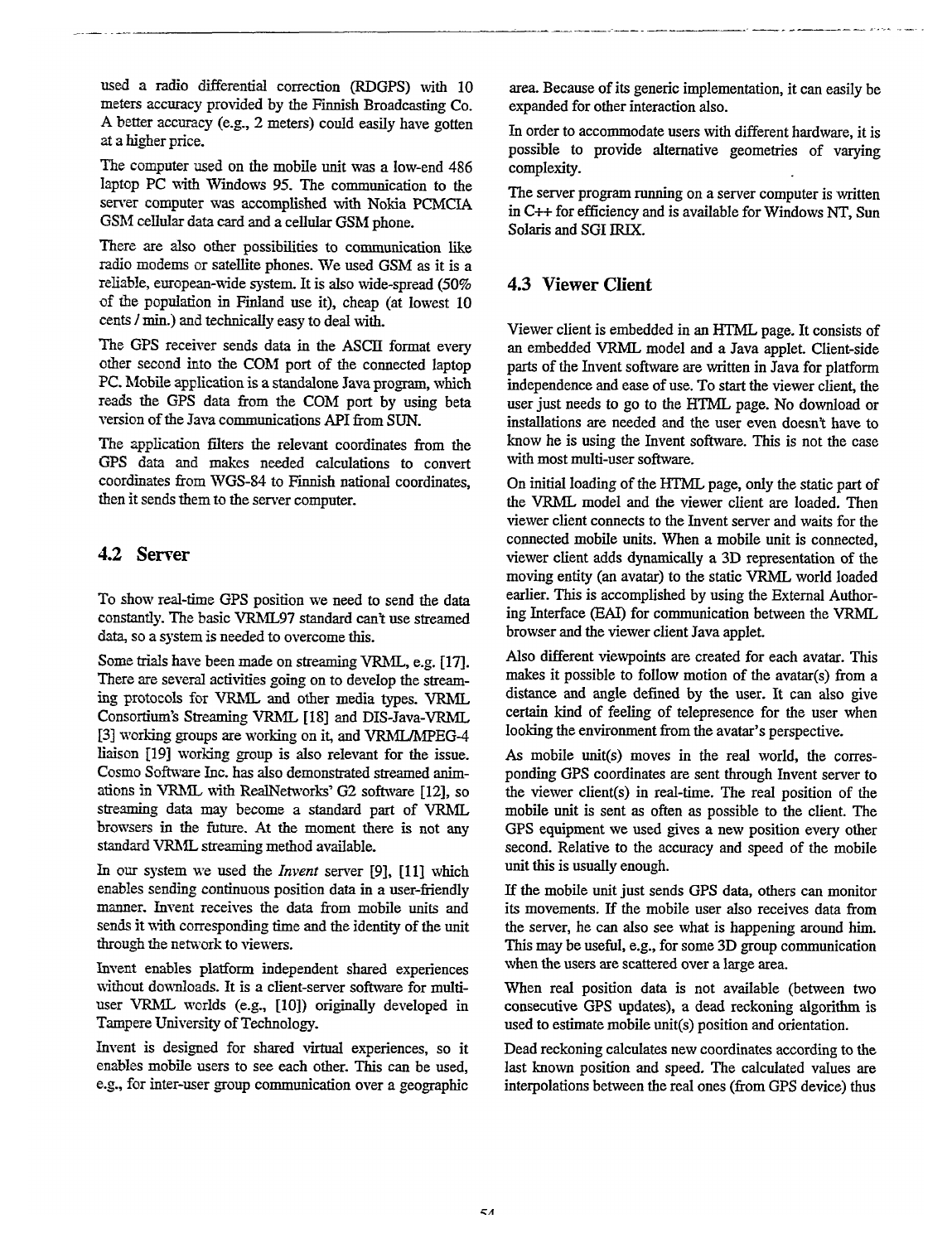resulting as a smoother movement of avatar(s). Finally the calculated or real coordinates are passed from viewer applet to the VRML browser which renders the scene.

# 5. RESULTS

#### 5.1 visualization

The visualization of the real-time GPS data with the VRML world succeeded well. With the low polygon count, the model runs rather smoothly even on a 166 MHz MMX Pentium with 32MB RAM. With a new PC and 3D-graphics card the rendering performance is excellent. A demo (without real-time persons walking and the server software) can be found on http://www.dmi.tut.fi/netve/GPSdemo.

The present version of VRML can't handle very big worlds smoothly. GeoVRML [5] working group addresses these problems.

Avatars are also a problem. Every mobile user creates his own avatar to the world, which require hundreds of polygons each. This in turn requires 3D rendering power. With dozens of avatars the rendering gets slow.

If only few mobile objects need to be monitored by a big audience which don't have avatars, the rendering problem is avoided.

#### 5.2 Data Transfer

The system is able to manage simultaneously multiple mobiie units and viewer clients well. We couldn't test the system with many mobile units, though.

The data transfer rate to and from the server can be gotten from the equatiom

#### hl (136+ SV) **bitsh,**

where  $M$  is the number of mobile units and  $V$  is the number of viewer connections.

Theoretically, for a 33,600 bps modem, 10 mobile units can be viewed by over 350 users. For a 9600 bps GSM modem, about 25 mobile users can see each others' movements in real-time.

#### 5.3 GPS Problems

The input frequency from GPS device was adequate to give real-time motion in a VRML world. Dead reckoning algorithm smoothed movements eliminating awkward jumps in the actual GPS data.

The inaccuracy of the basic GPS device (ea. 100 meters) was one of the main concerns. By using RDGPS correction we were able to partly overcome this problem. This gave us 10 meters accuracy, which was adequate for our purposes. At a higher price even a better nationwide accuracy (2 meters) could have been gotten. By constructing proprietary systems (local differential correction), even better accuracy (a few centimeters) can be gotten over local areas.

The accuracy of satellite navigation will improve as new hybrid GNSS satellite navigation systems will become widely available. Also the distortion of the GPS signal by the US military may be withdrawn in the future.

## 5.4 Hardware

Mobile unit hardware that we used in this test version was quite inconvenient to use because of it's size, weight and lack of integration. Using modem components the size and weight of the mobile unit can significantly be reduced. All the different devices could be integrated into pocket size. Some of this integration has already been done in commercially available products, e.g., Nokia Communicator 9110 (weighting only 249 g) which has a pahntop computer and a GSM phone in the same unit. Also most cellular phones will be equipped with GPS by the 2001.

It is difficult with present PC computers to render smoothly very detailed or huge areas. The situation will improve constantly as more powerful hardware (next-generation 3D graphics accelerators, CPUS etc.) comes available at low consumer prices.

## **6. FUTURE** WORK

The system could be used, e.g., to broadcast sport events over the Internet and telepresence applications like guided interactive tours over the Internet.

Development in VRML streaming technologies will eventually allow more complex and larger worlds. This could help especially with generating huge geographic models of real world places (immersive 3D maps).

The system can also be used for 3D CSCW (Computer Supported Cooperative Work) applications. Mobile user will be able to view his surroundings in 3D and locate his mates through the virtual window. Networked cooperative 3D applications will become possible. Augmented reality equipment and other new user interfaces can also be used for some purposes.